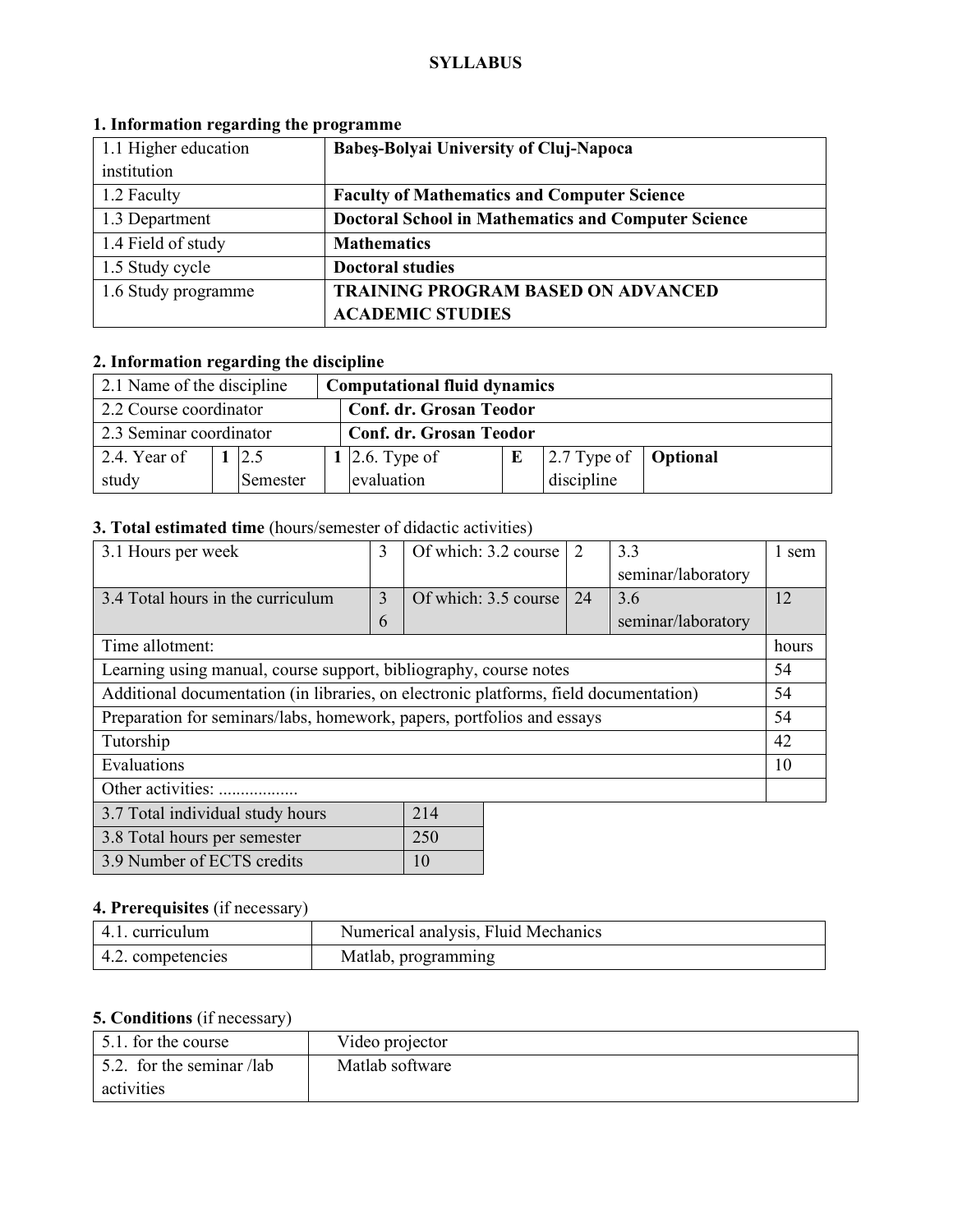# **6. Specific competencies acquired**

|              | о. эрссик сошрексиску асquu са                                                                  |
|--------------|-------------------------------------------------------------------------------------------------|
| <b>Prof</b>  | C4.1 Defining basic concepts, theory and mathematical models                                    |
| essio<br>nal | C4.2 Interpretation of mathematical models                                                      |
| com          | C4.3 Identifying the appropriate models and methods for solving problems                        |
| pete         |                                                                                                 |
| ncies        |                                                                                                 |
|              |                                                                                                 |
| Tran         | CT1 Application of efficient and rigorous working rules, manifest responsible attitudes towards |
| svers        | the scientific and didactic fields, respecting the professional and ethical principles.         |
| al           |                                                                                                 |
| com          | CT3 Use of efficient methods and techniques for learning, information, research and development |
| pete         | of abilities for knowledge acquiring, for adapting to the needs of a dynamic society and for    |
| ncies        | communication in a widely used foreign language                                                 |
|              |                                                                                                 |

## **7. Objectives of the discipline** (outcome of the acquired competencies)

| discipline | 7.1 General objective of the   Knowledge, understanding and use of main concepts and results related to<br>numerical methods for fluid dynamics equations. |
|------------|------------------------------------------------------------------------------------------------------------------------------------------------------------|
| discipline | 7.2 Specific objective of the   Mathematical manipulation of mathematical theories, concepts and<br>numerical methods.                                     |

### **8. Content**

| 8.1 Course                                    | Teaching methods                            | Remarks |
|-----------------------------------------------|---------------------------------------------|---------|
| 1. Fluid Mechanics. Introduction              | Lecture, discussion                         |         |
| 2. Fluid Mechanics. Basic equations.          | Lecture, discussion                         |         |
| 3. Heat transfer. Basic equations.            | Lecture, discussion                         |         |
| 4. Numerical methods for ODE                  | Lecture, discussion                         |         |
| 5. Numerical methods for BVP                  | Lecture, discussion                         |         |
| 6. Finite difference method for PDE I.        | Lecture, discussion                         |         |
| 7. Case study                                 | Lecture, discussion, discussion of<br>case. |         |
| 8. Finite difference method for PDE II.       | Lecture, discussion                         |         |
| 9. Case study                                 | Lecture, discussion, discussion of          |         |
|                                               | case.                                       |         |
| 10. Finite volume method                      | Lecture, discussion                         |         |
| 11. Case study                                | Lecture, discussion, discussion of          |         |
|                                               | case.                                       |         |
| 12. Finite elements method.                   | Lecture, discussion                         |         |
| 13. Application. Lid driven fluid flow        | Lecture, discussion, discussion of          |         |
|                                               | case.                                       |         |
| 14. Application. Differentially heated cavity | Lecture, discussion, discussion of          |         |
|                                               | case.                                       |         |
| 8.2 Seminar                                   | Teaching methods                            | Remarks |
| 1. Fluid Mechanics. Basic Equations           | Discussion, problem solving, self-          |         |
|                                               | study, team work.                           |         |
| 2. Numerical methods for ODE                  | Discussion, problem solving, self-          |         |
|                                               | study, team work.                           |         |
| 3. Numerical methods for BVP                  | Discussion, problem solving, self-          |         |
|                                               | study, team work                            |         |